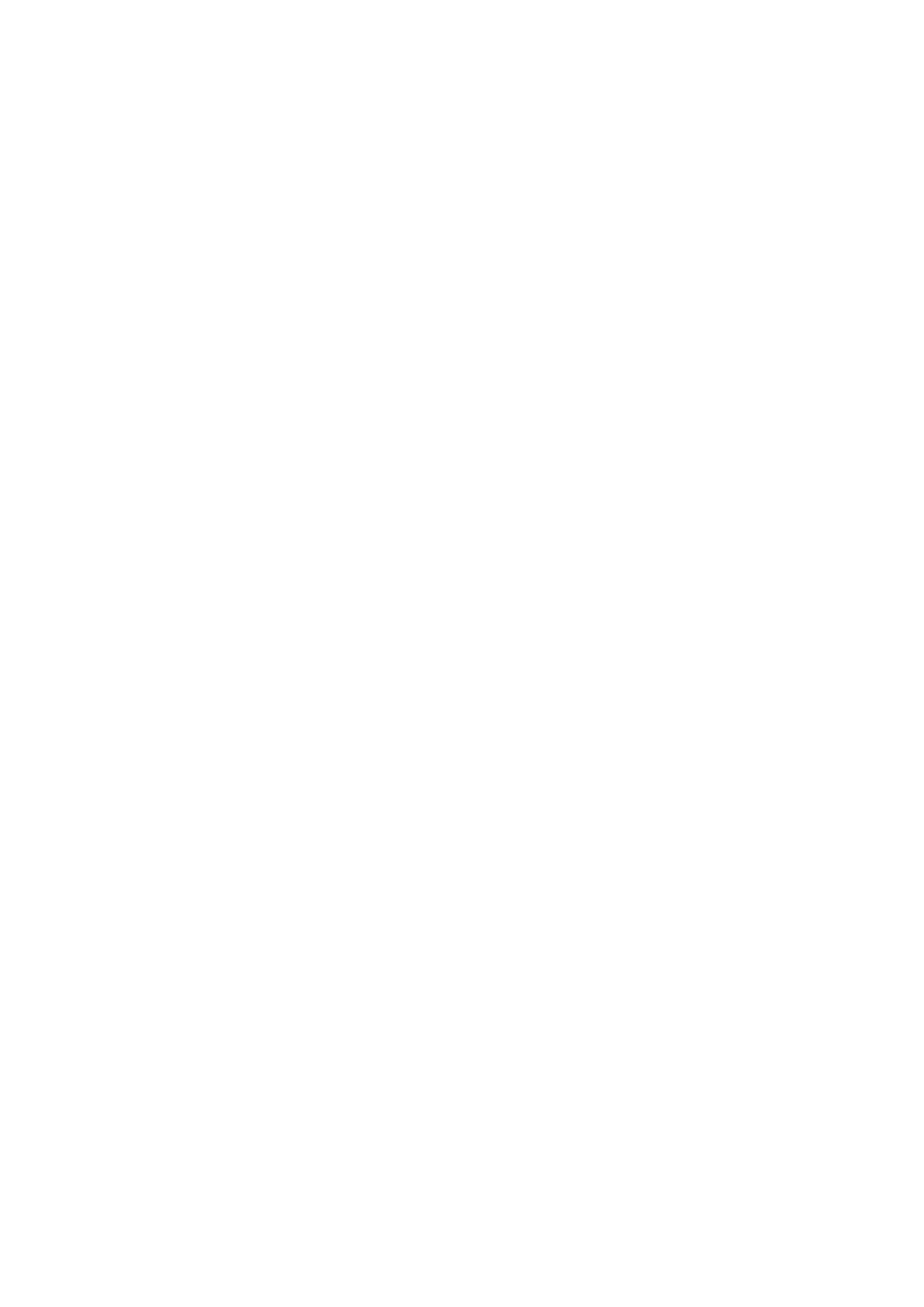### Thomas Tallis  $(c.1505 - 1585)$

## Three English Anthems

| O Lord, give thy Holy Spirit   |   |
|--------------------------------|---|
| Purge me, O Lord               | 5 |
| With all our hearts and mouths | R |

*Editorial Procedure*

Note values halved.

Original written pitch: a tone lower.

Editorially completed text underlay is shown in italics. Organ parts (with editorial 'filling' in small notes) are given where extant. As they date from the late  $17<sup>th</sup>$ century, their use cannot be considered obligatory. Where there is no organ part, an editorial keyboard reduction is provided for rehearsal purposes.

*Paul Walton, Bristol, May 2006*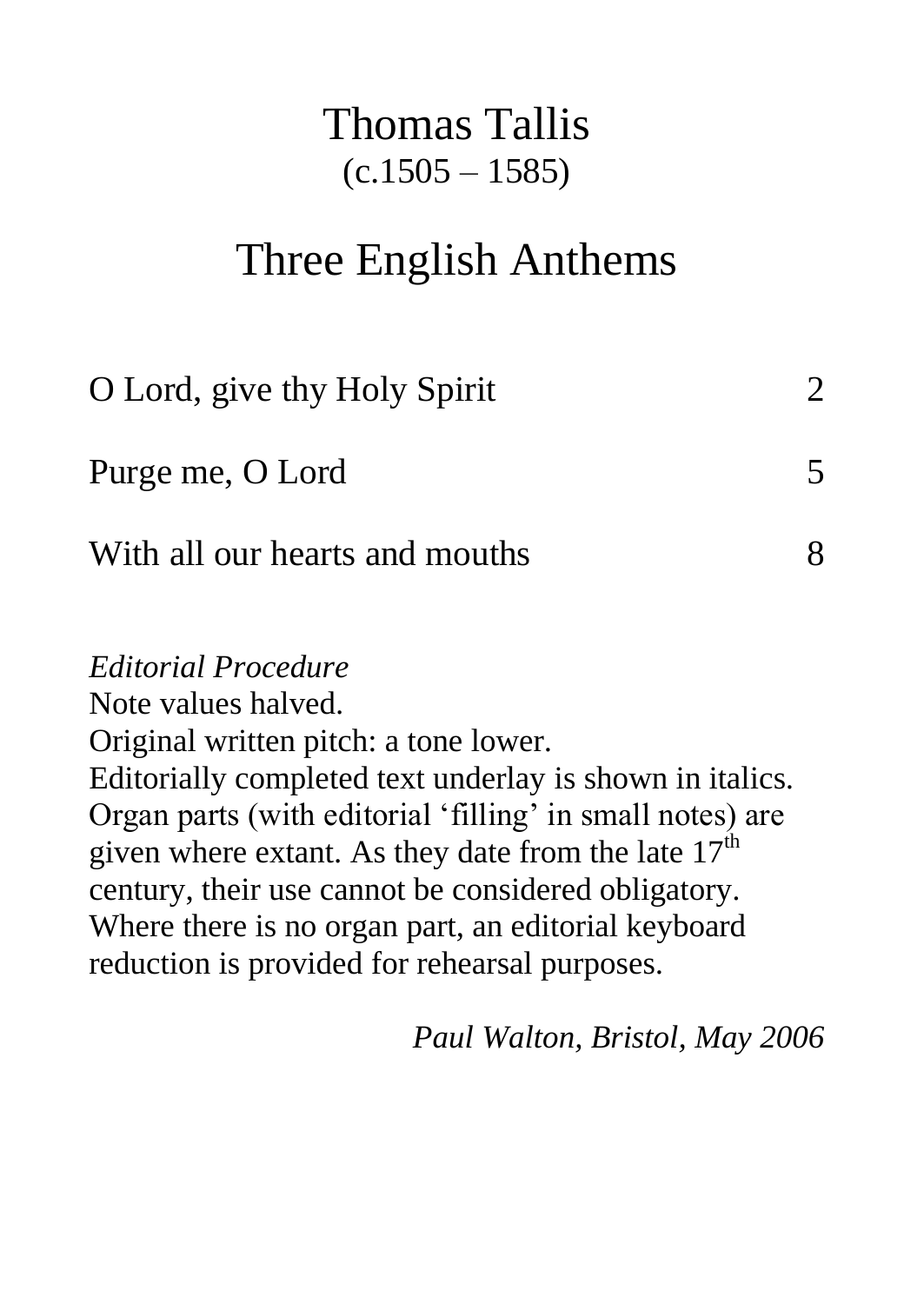from Lidley's Prayers

Thomas Tallis



Small accidentals above notes are unique to *The first Book of Selected Church Music* (John Barnard, London, 1641)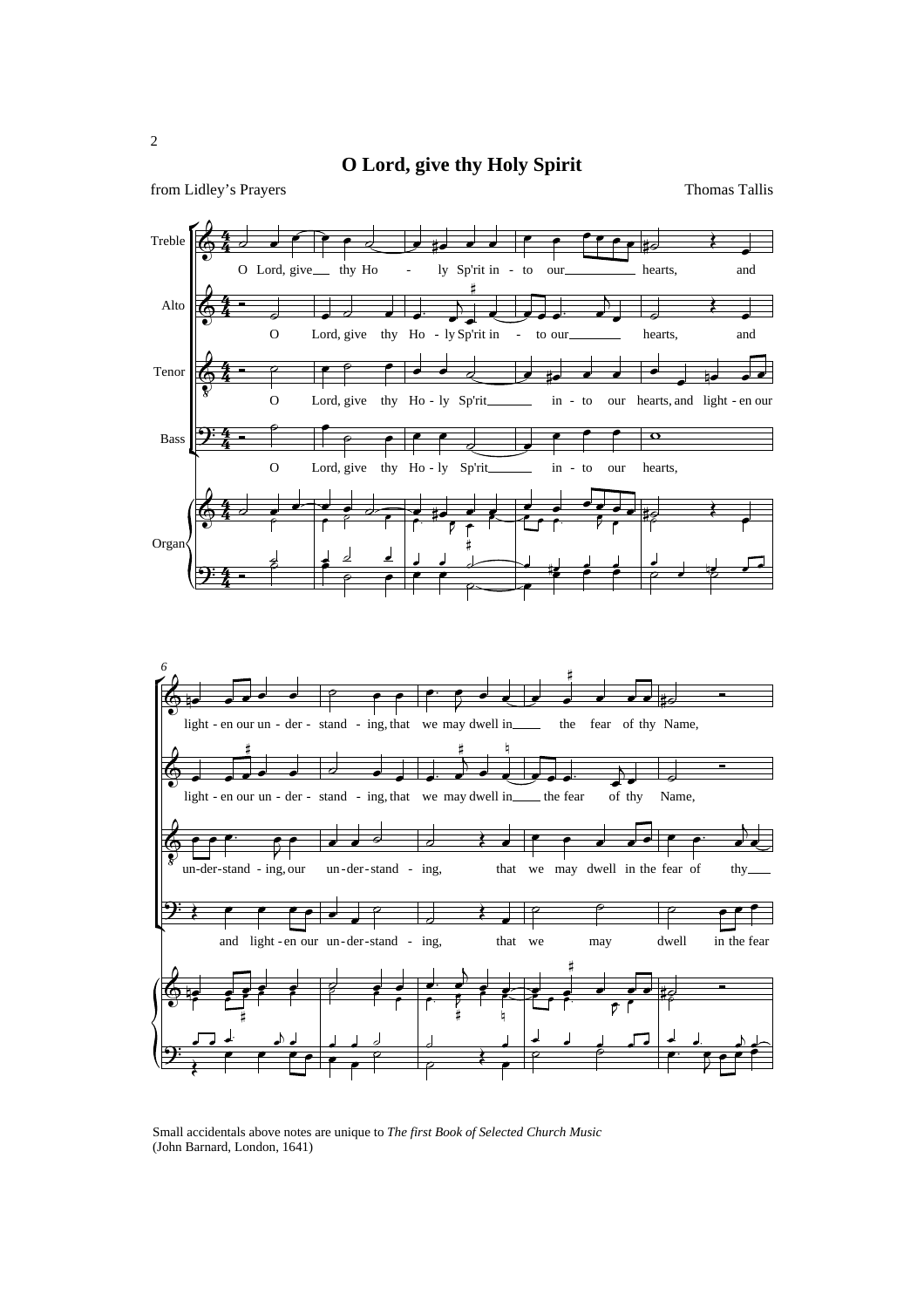

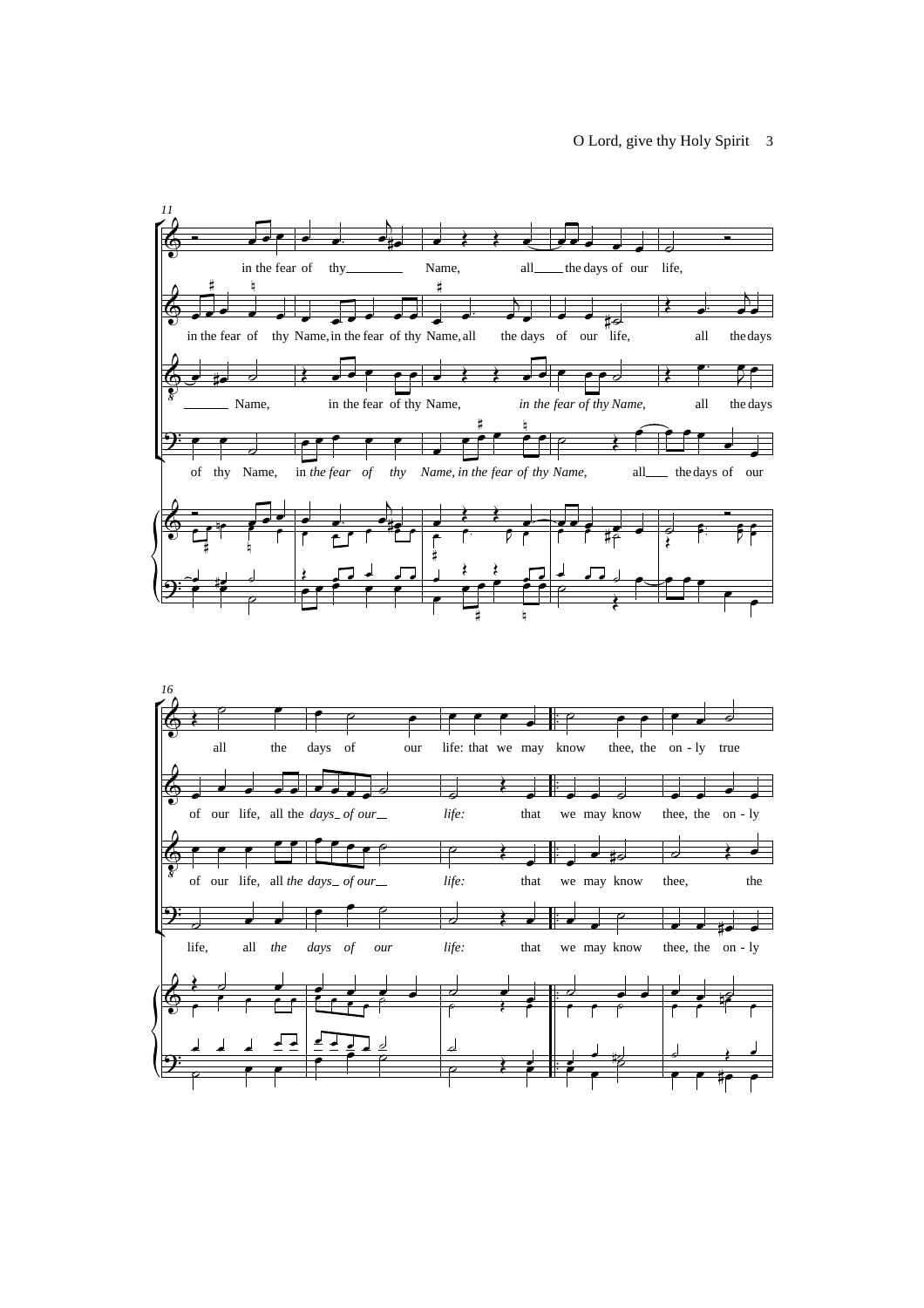4 O Lord, give thy Holy Spirit



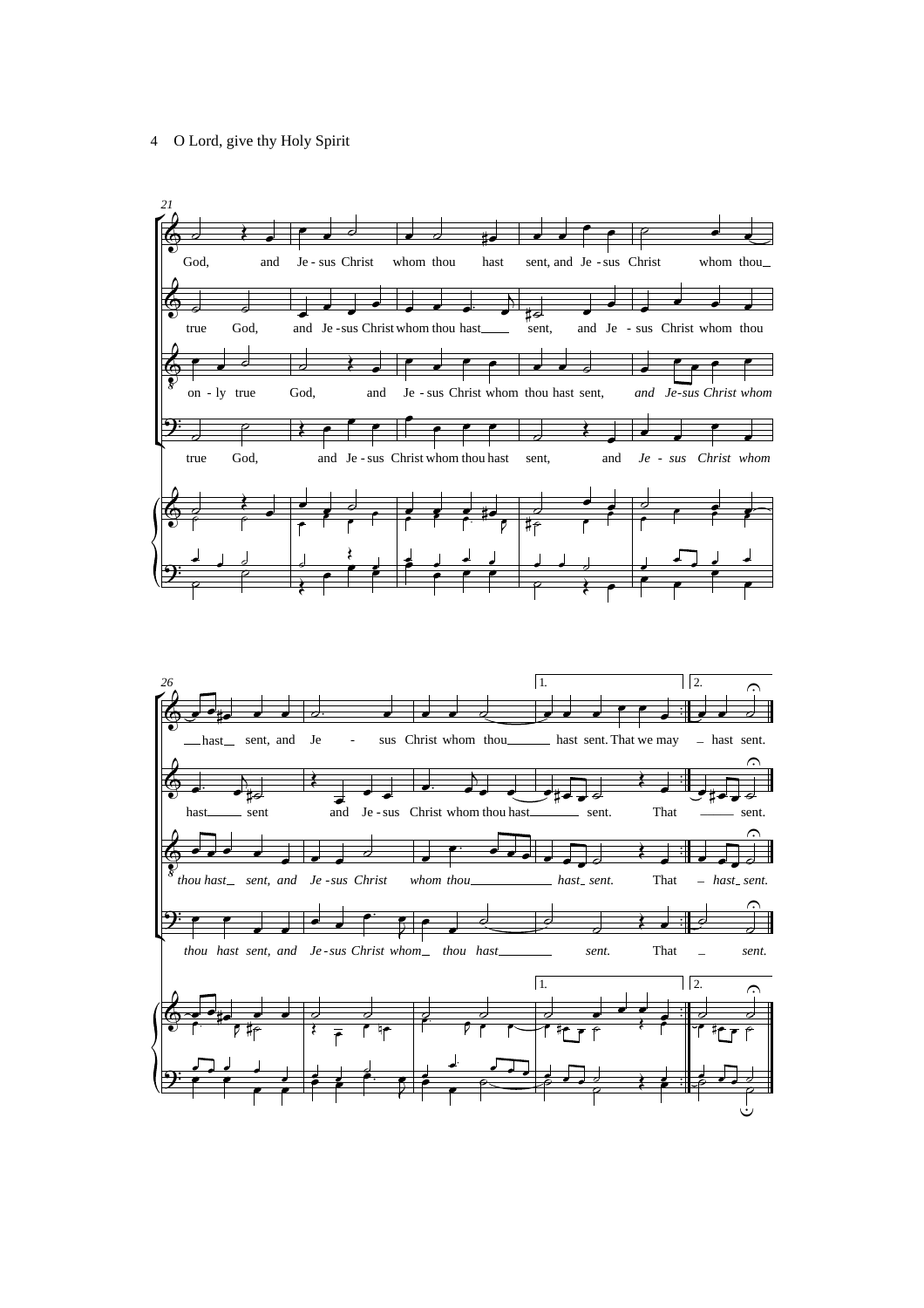**Purge me, O Lord**





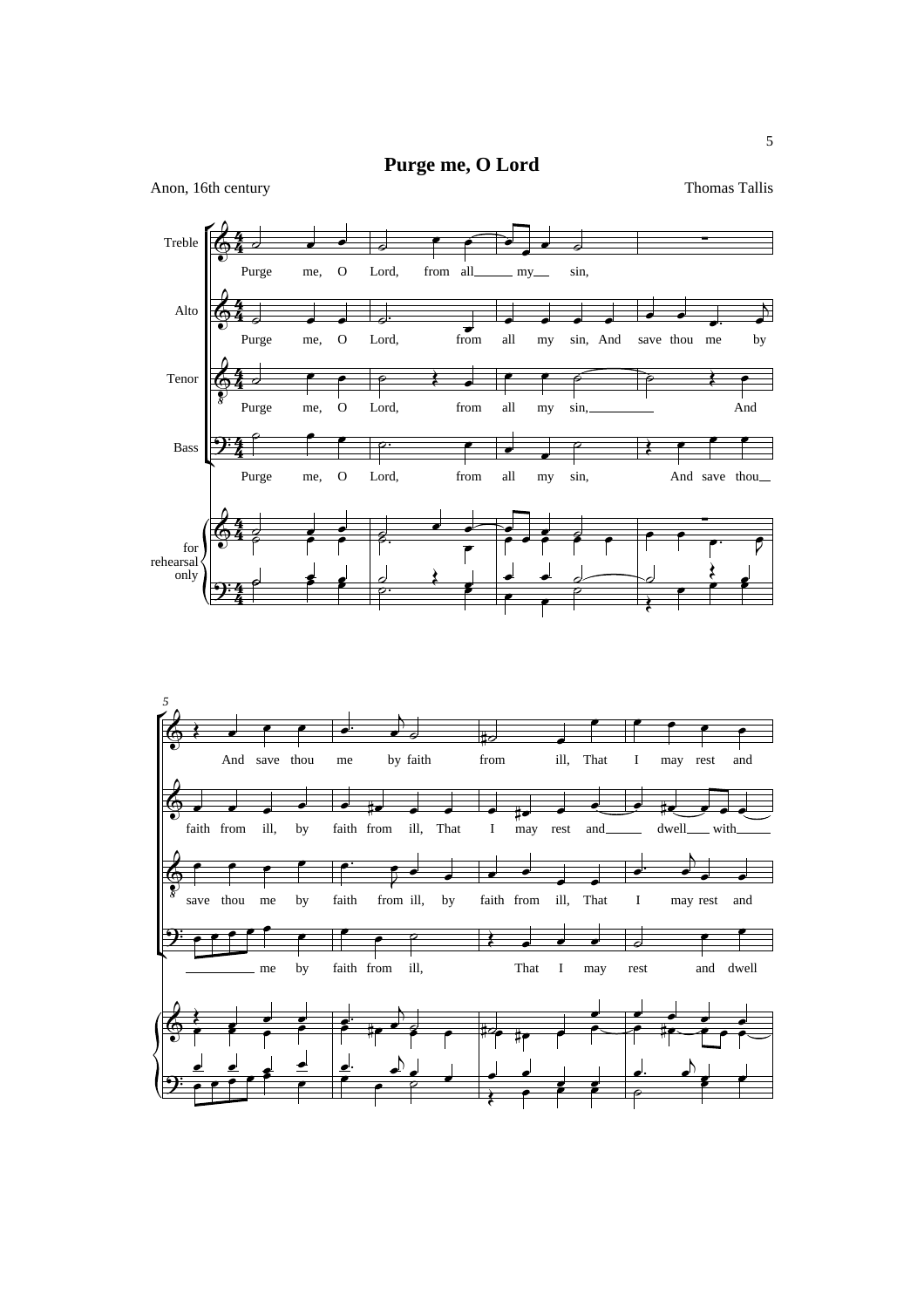6 Purge me, O Lord



Bar 9: Small accidentals above the stave are unique to the *Mulliner Book* (late 16th century)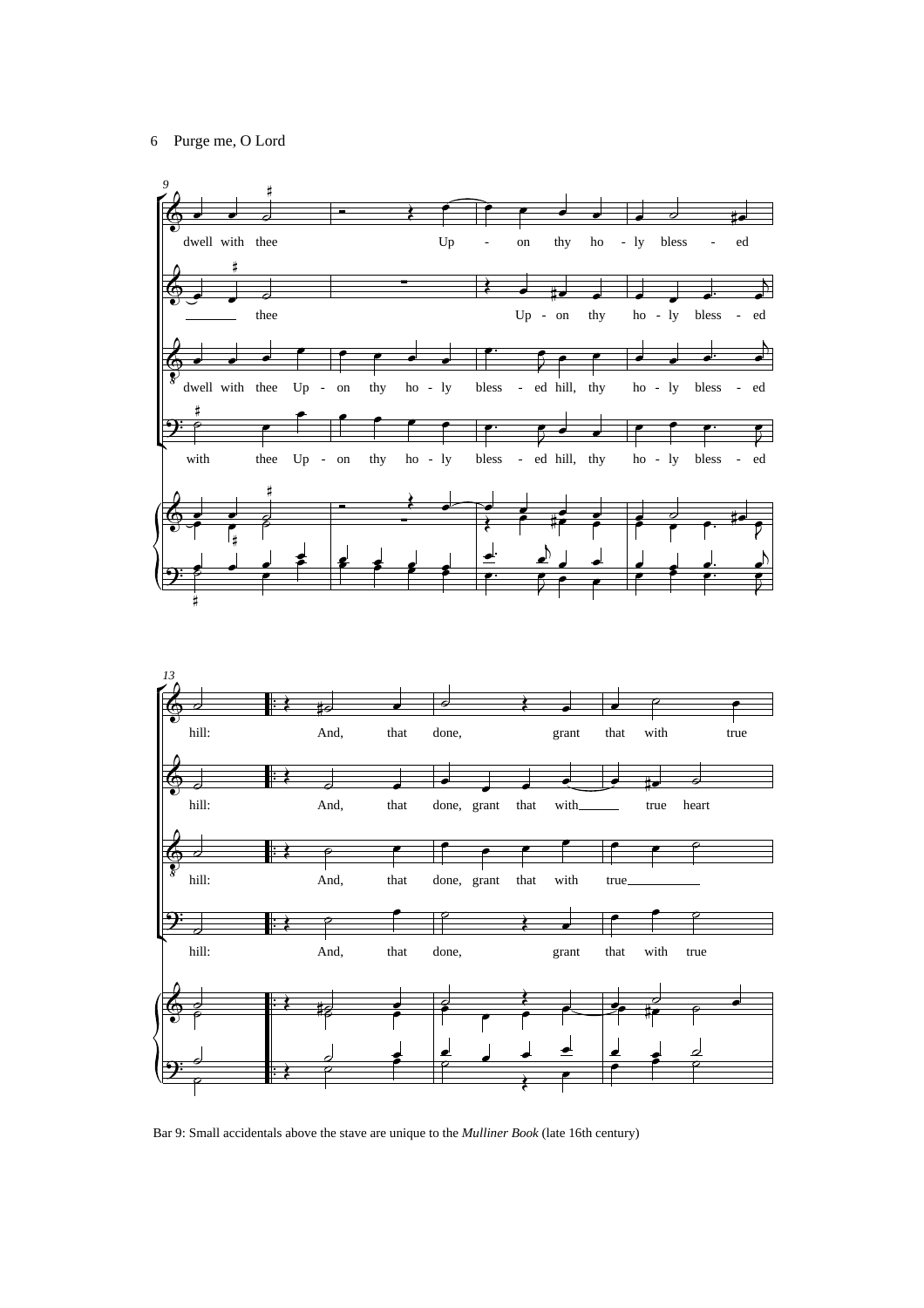

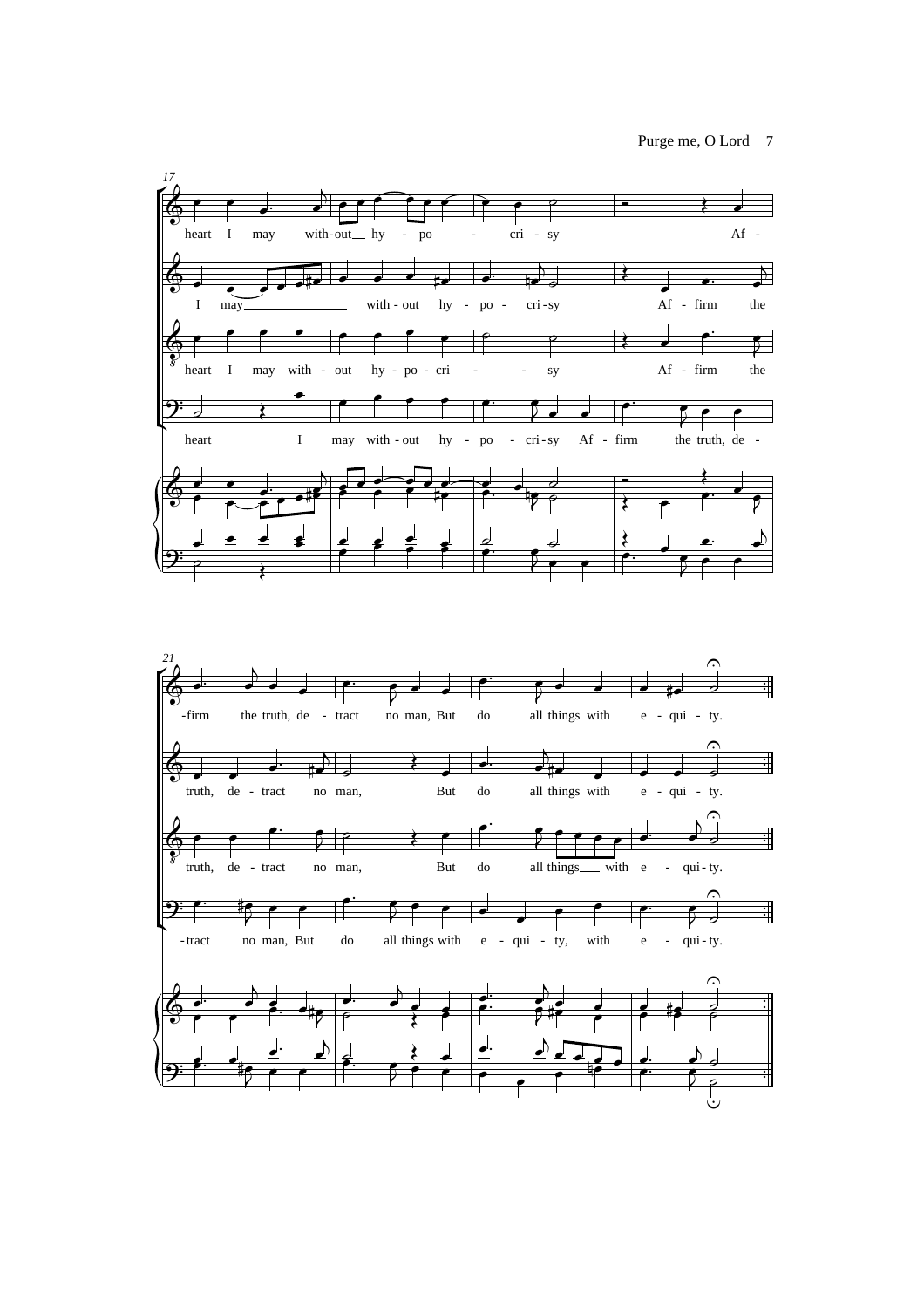Thomas Tallis

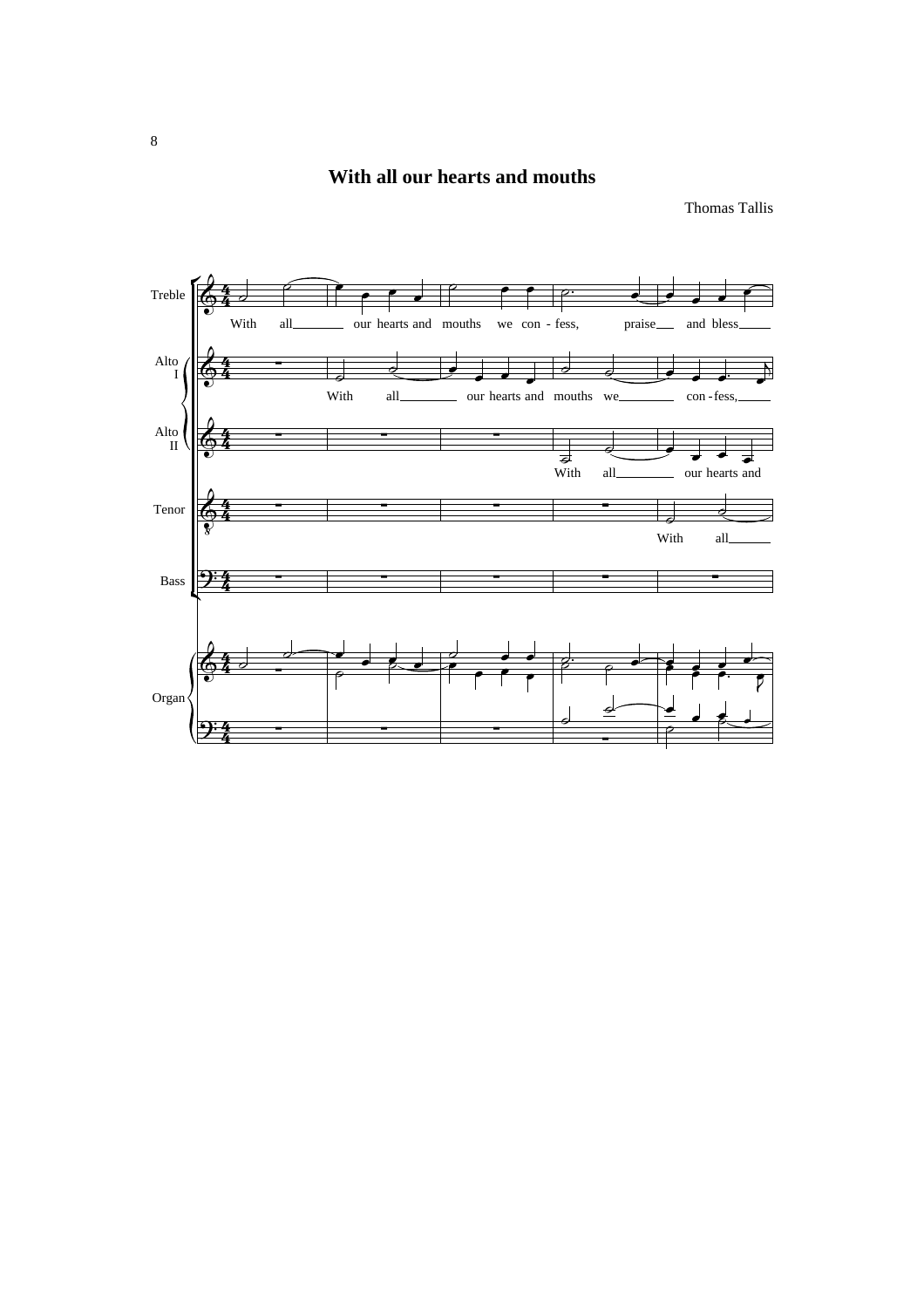With all our hearts and mouths 9



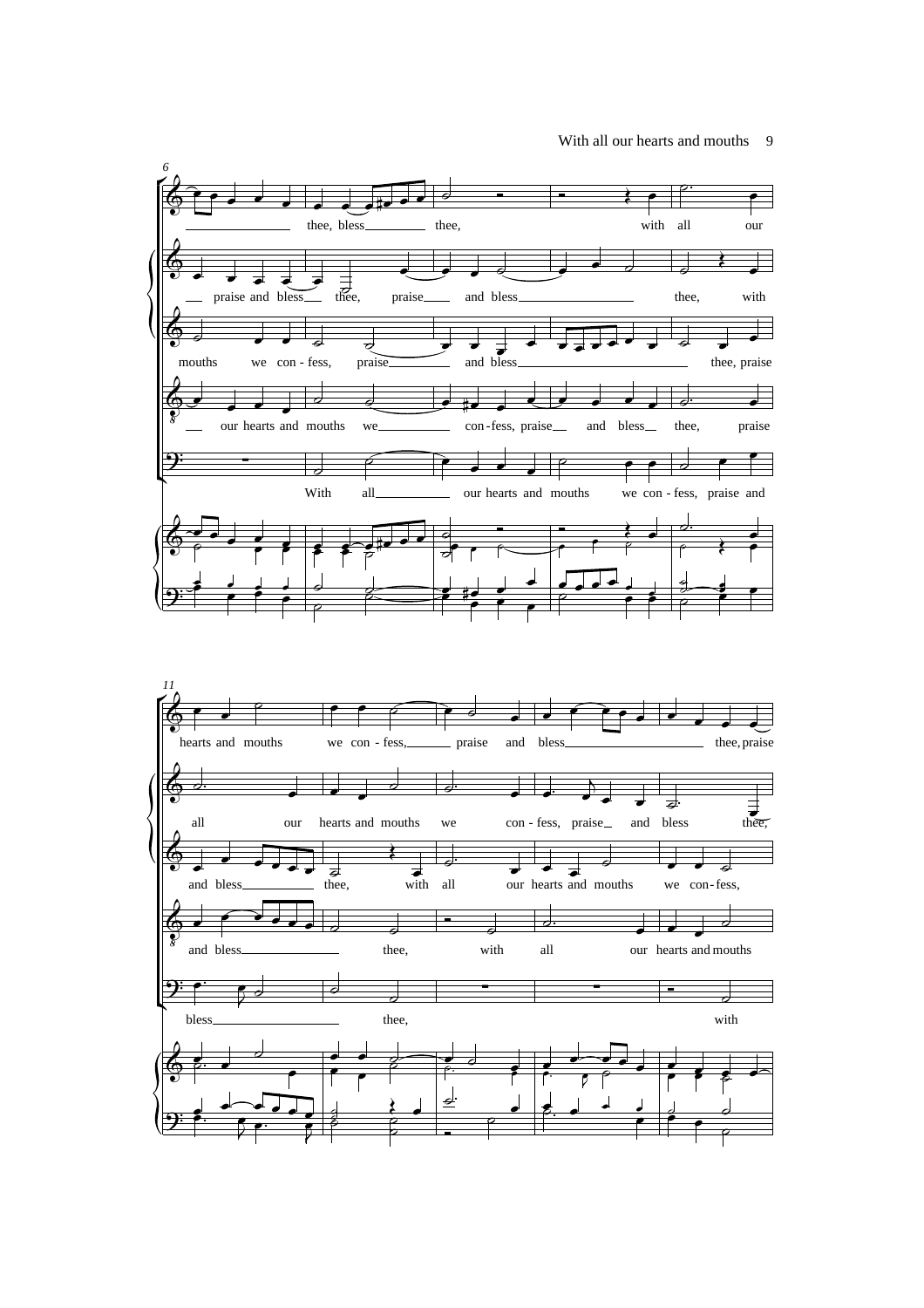

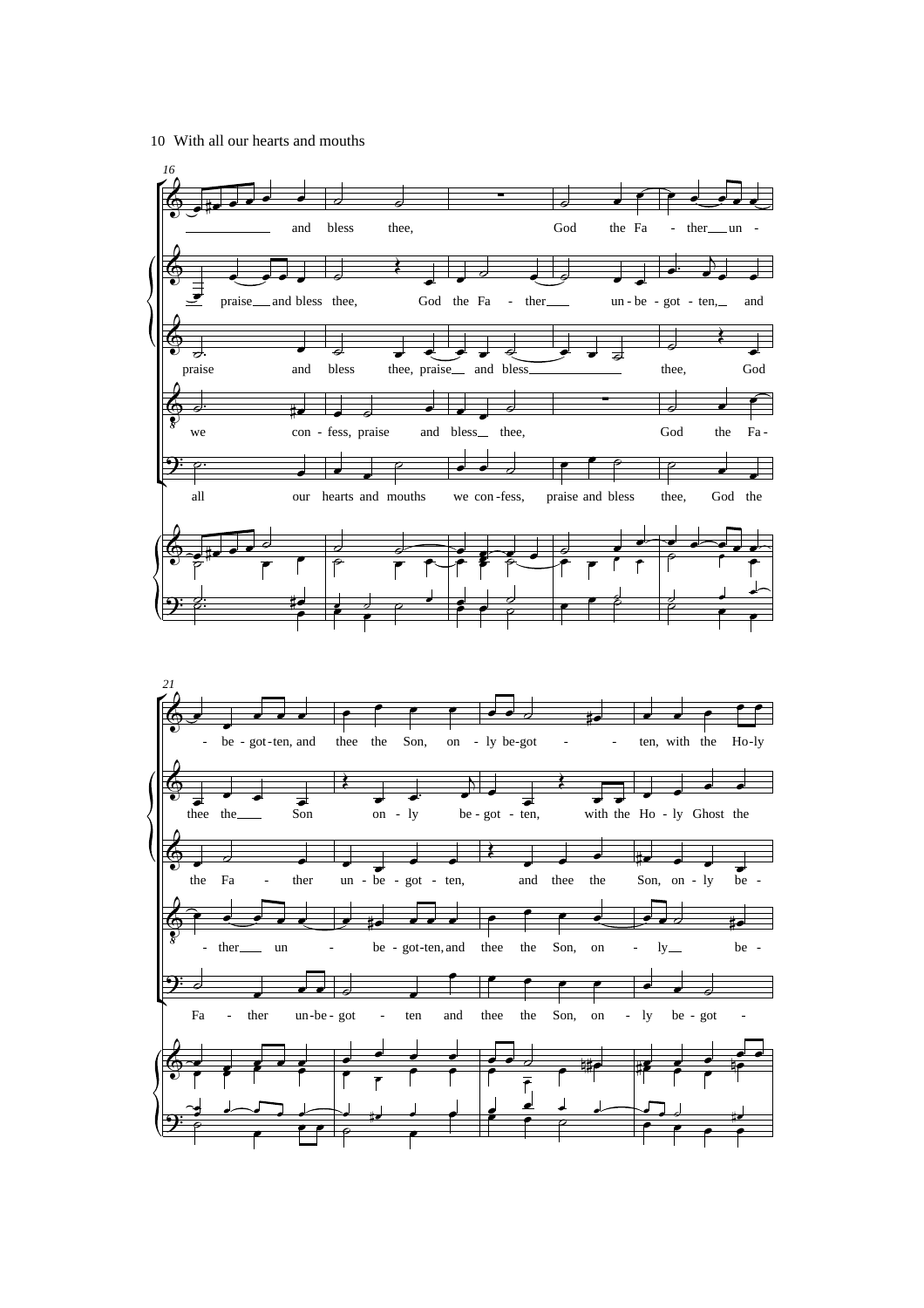

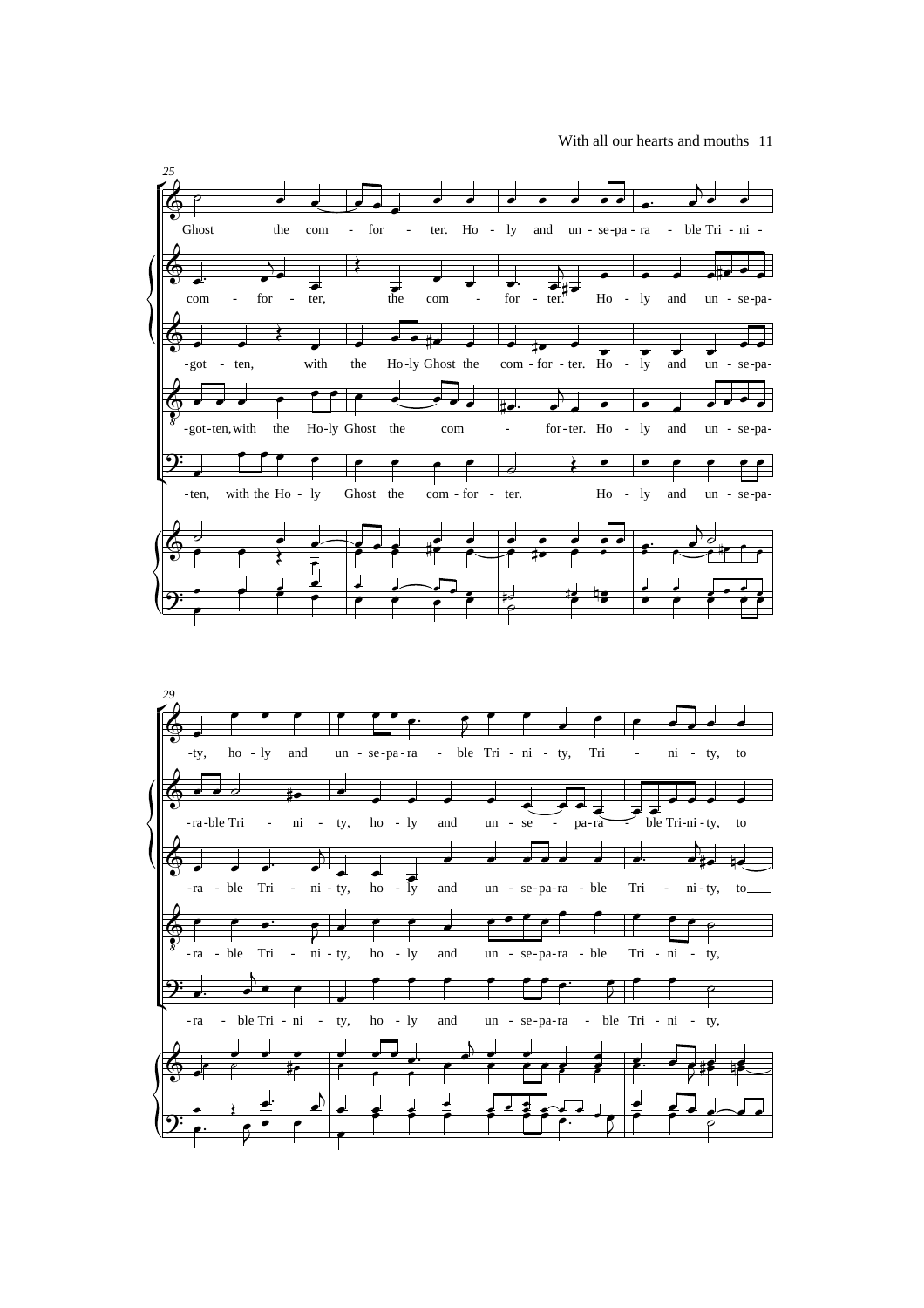